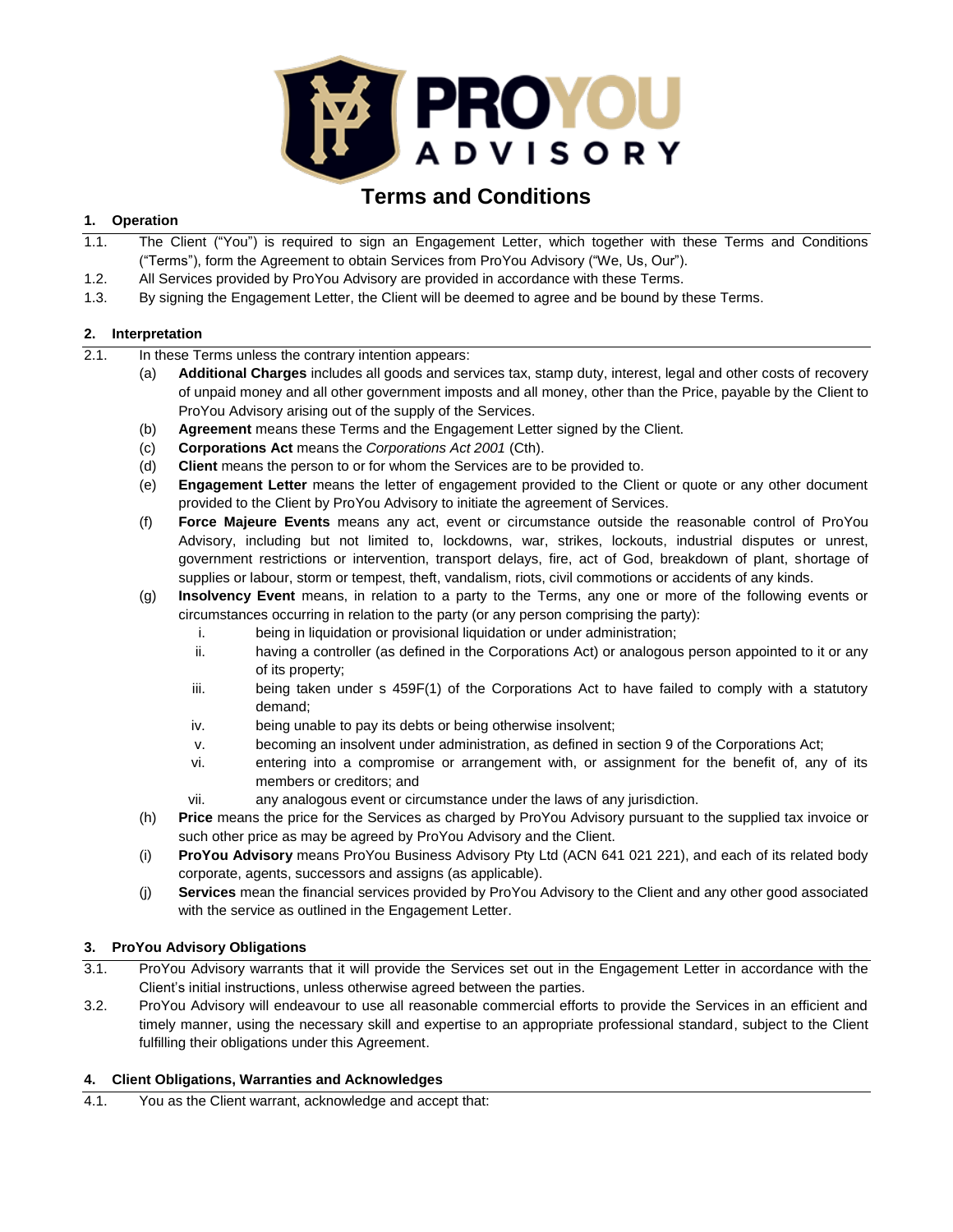- (a) ProYou bases the scope, estimated costs, timetable and other aspects of Your matter on Your initial instructions, documents, material;
- (b) You will provide ProYou Advisory promptly with such information as may reasonably be required for the proper performance of the Services, including access to appropriate members of Your staff, records, information, technology, systems and premises;
- (c) If You do not provide the requested information, documentation, and/or clarification, You accept that the advice and/or other Services We provide You may not be accurate and/or reliable and our costs may likely increase;
- (d) You shall retain responsibility for the use of, or reliance on, advice or recommendations supplied by us in the delivery of the services;
- (e) ProYou Advisory shall be entitled to rely upon the accuracy of all information provided by You, or by others on Your behalf, without independently verifying it;
- (f) You will undertake that, if anything occurs after information is provided by You to ProYou Advisory, to render such information untrue, unfair or misleading, You will promptly notify ProYou Advisory and, if required by ProYou Advisory, take all necessary steps to correct any announcement, communication or document issued which contains, refers to or is based upon, such information;
- (g) Information made available by You, or by others on Your behalf, to, or which is otherwise known by, partners or staff of ProYou Advisory who are not engaged in the provision of the Services shall not be deemed to have been made available to the individuals within ProYou Advisory who are engaged in the provision of the Services;
- (h) The Price may increase if further or more extensive work has to be done in Your matter which may be due to variations to the scope of services, if You provide instructions requiring the further work or if Your matter requires the work to carry out the scope of services;
- (i) ProYou Advisory may charge at an hourly rate ProYou Advisory deems reasonable for work at their sole discretion;
- (j) You will pay for the Services in accordance with these Terms;
- (k) You are not insolvent and will advise ProYou Advisory immediately if You are suffering an Insolvency Event;
- (l) If a dispute arises, or You are not satisfied with the Services provided by ProYou Advisory, You hereby warrant and agree to contact ProYou Advisory to advise of any dispute and/or negative feedback; and
- (m) You will not to denigrate or bring into disrepute the reputation of ProYou Advisory by posting negative feedback or comments on any forum, including but not limited to social media.

## **5. Benefit of Advice**

- 5.1. Employees of ProYou Advisory are not legal practitioners and as such, We recommend that independent legal advice be sought if there are any concerns about the advice We provide You, prior to implementation or action of that advice.
- 5.2. ProYou Advisory provides accounting and financial services only and these services are not of a legal nature and should not be relied on as such.
- 5.3. Unless otherwise specifically stated in the Engagement Letter, any advice or opinion relating to the Services is provided solely for Your benefit and may not be disclosed in any way, including any publication on any electronic media, to any other party and is not to be relied upon by any other party.
- 5.4. During the supply of our services, We may supply oral, draft or interim advice, reports or presentations but in such circumstances our written advice or final written report shall take precedence. No reliance should be placed by the Client on any oral, draft or interim advice, reports or presentations. Where You wish to rely on oral advice or an oral presentation, You shall inform ProYou Advisory and We will provide documentary confirmation of the advice.
- 5.5. ProYou Advisory shall not be under any obligation in any circumstance to update any advice or report, oral or written, for events occurring after the advice or report has been issued in final form.

## **6. Electronic Mail**

- 6.1. If the Client asks ProYou Advisory to transmit any document to it electronically, the Client agrees to release ProYou Advisory from any claim it may have as a result of any unauthorised copying, recording, reading or interference with that document after transmission, for any delay or non-delivery of any document and for any damage caused to the Client's system or any files by the transmission (including by any computer virus).
- 6.2. The Client may not rely on electronically transmitted advice or opinion unless it is subsequently confirmed by fax or letter signed by a partner or authorised signatory of ProYou Advisory.

## **7. Price and Payment**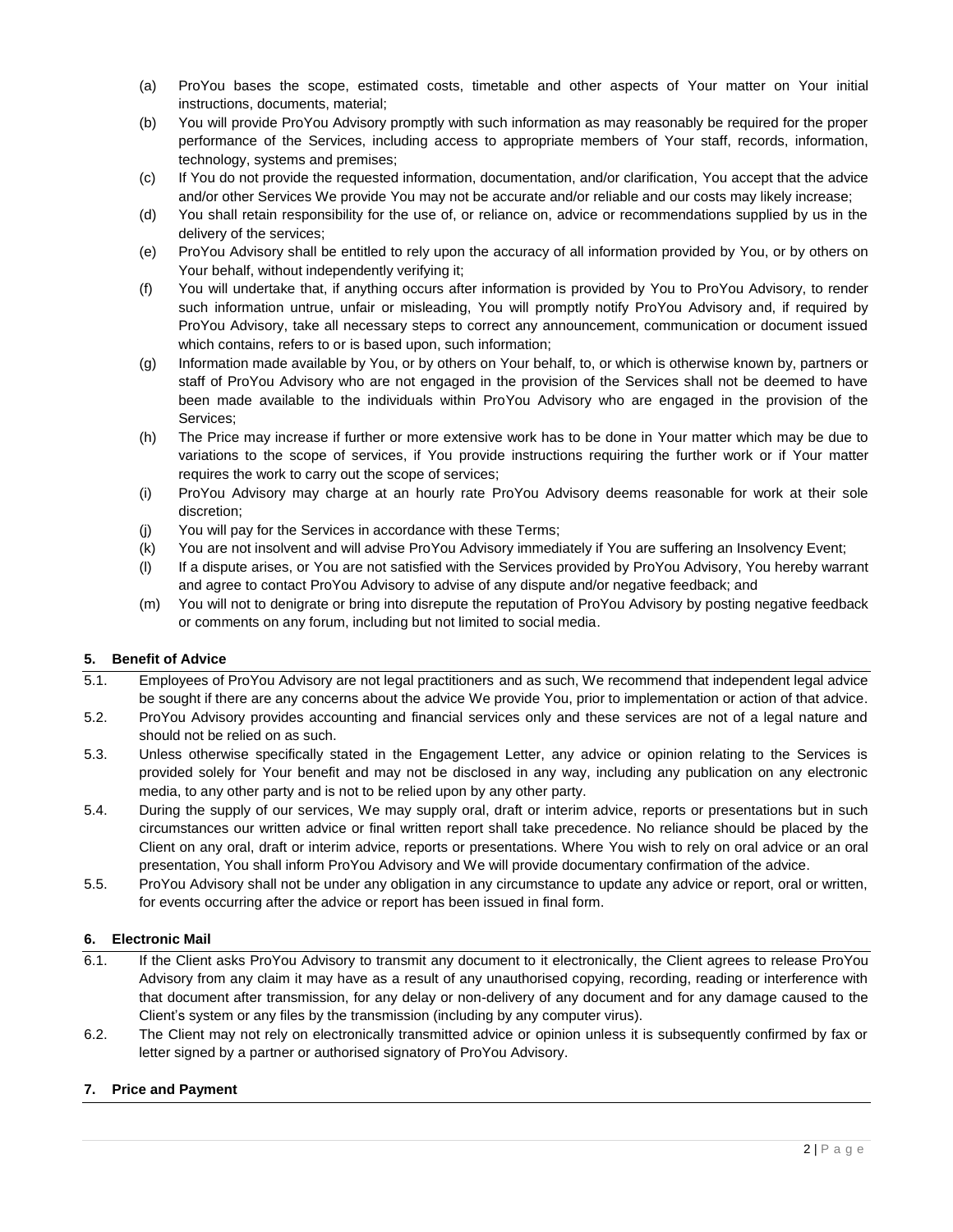- 7.1. The Client must pay the Price and the Additional Charges to ProYou Advisory by the date stipulated on any tax invoice or other written document provided by ProYou Advisory to the Client.
- 7.2. The time based fees, if any, quoted in the Engagement Letter or as separately quoted in a fee letter will remain in force for 30 days or as agreed in writing between the Client and ProYou Advisory. Although, the Price may increase if further or more extensive work has to be done in Your matter which may be due to variations to the scope of services, if You provide instructions requiring the further work or if Your matter requires the work to carry out the scope of services;
- 7.3. The Client will be charged for any out-of–pocket expenses incurred in connection with the Services will be charged to the Client.
- 7.4. Payment can be made by the following methods:
	- (a) Direct Credit (EFT);
	- (b) Cheque;
	- (c) Bpay;
	- (d) Credit Card (plus, at the sole discretion of ProYou Advisory, a surcharge of up to three percent (3%) of the invoiced amount, or four and a half (4.5%) of the invoiced amount if payment is made by American Express card ); or
	- (e) By any other method as agreed between the Client and ProYou Advisory in writing.
- 7.5. If the Client fails to make a payment by the due date identified on a tax invoice, quote or any form supplied requesting payment, or in accordance with these Terms or any other agreement between ProYou Advisory and the Client, after demand for payment by ProYou Advisory, or if ProYou Advisory believes that the Client cannot fulfill their obligations under these Terms, then ProYou Advisory reserves its rights to do some or all of the following:
	- (a) suspend performance of its obligations under the agreement between ProYou Advisory and the Client until all amounts owing by the Client to ProYou Advisory are paid in full;
	- (b) cancel a contract without prejudice to any of its existing rights;
	- (c) charge interest on the outstanding balance at a maximum rate of the Cash Rate Target set by the Reserve Bank of Australia plus 2% from the due date for payment until full payment is received by ProYou Advisory;
	- (d) charge the Client for all costs and expenses incurred or considered against the Client whether for debt, repossession of the Goods or otherwise, for the recovery of the outstanding amounts;
	- (e) ProYou Advisory is entitled to claim the sum of \$200.00 or 10% of the purchase price (whatever is lower) from the Client as the reasonable costs of recovering any outstanding amount and the Client acknowledges that this is a fair and reasonable amount incurred by ProYou Advisory;
	- (f) lodge a caveat over any charged property of the Client in accordance with clause 7.6; and/or
	- (g) ProYou Advisory may further claim from the Client all costs relating to any action taken by ProYou Advisory to recover money or Goods, including but not limited to, any legal costs and disbursements on an indemnity basis.
- 7.6. The Client expressly agrees that if the Client is in default of any payments owing to ProYou Advisory pursuant to clause 7, this creates an equitable interest over all real and/or personal property in the Client's name (held in its name or jointly). The Client expressly authorises ProYou Advisory to lodge a caveat over any real and/or personal property in the Client's name and/or register a security interest under the Personal *Property Security Act 2009.*
- 7.7. All amounts payable by the Client under these Terms must be paid without set-off or counter claim of any kind.
- 7.8. If ProYou Advisory incurs processing fees as a result of any payments made by the Client which are subsequently dishonoured, then ProYou Advisory may charge the Client the amount of such processing fees and the Client must pay that amount to ProYou Advisory immediately on request.

## **8. Termination**

- 8.1. ProYou Advisory may terminate the Terms with immediate effect by giving notice to the Client:
	- (a) if the Client breaches any of its obligations under any agreement with ProYou Advisory;
	- (b) if the Client fails to provide ProYou Advisory with adequate instructions to progress the matter;
	- (c) on ethical grounds;
	- (d) if ProYou Advisory considers it no longer appropriate to provide You with Services; or
	- (e) for any other reason ProYou Advisory deems fitting to terminate the engagement.
- 8.2. Termination will not affect any rights or obligations which may have accrued prior to termination.
- 8.3. On termination, all monies owing by the Client to ProYou Advisory become immediately due and payable.

## **9. Confidentiality and Privacy**

9.1. Parties to these Terms acknowledge that they may, in the course of the engagement, be exposed to or acquire information that is proprietary or confidential to the other party. Both parties agree to hold such information in strict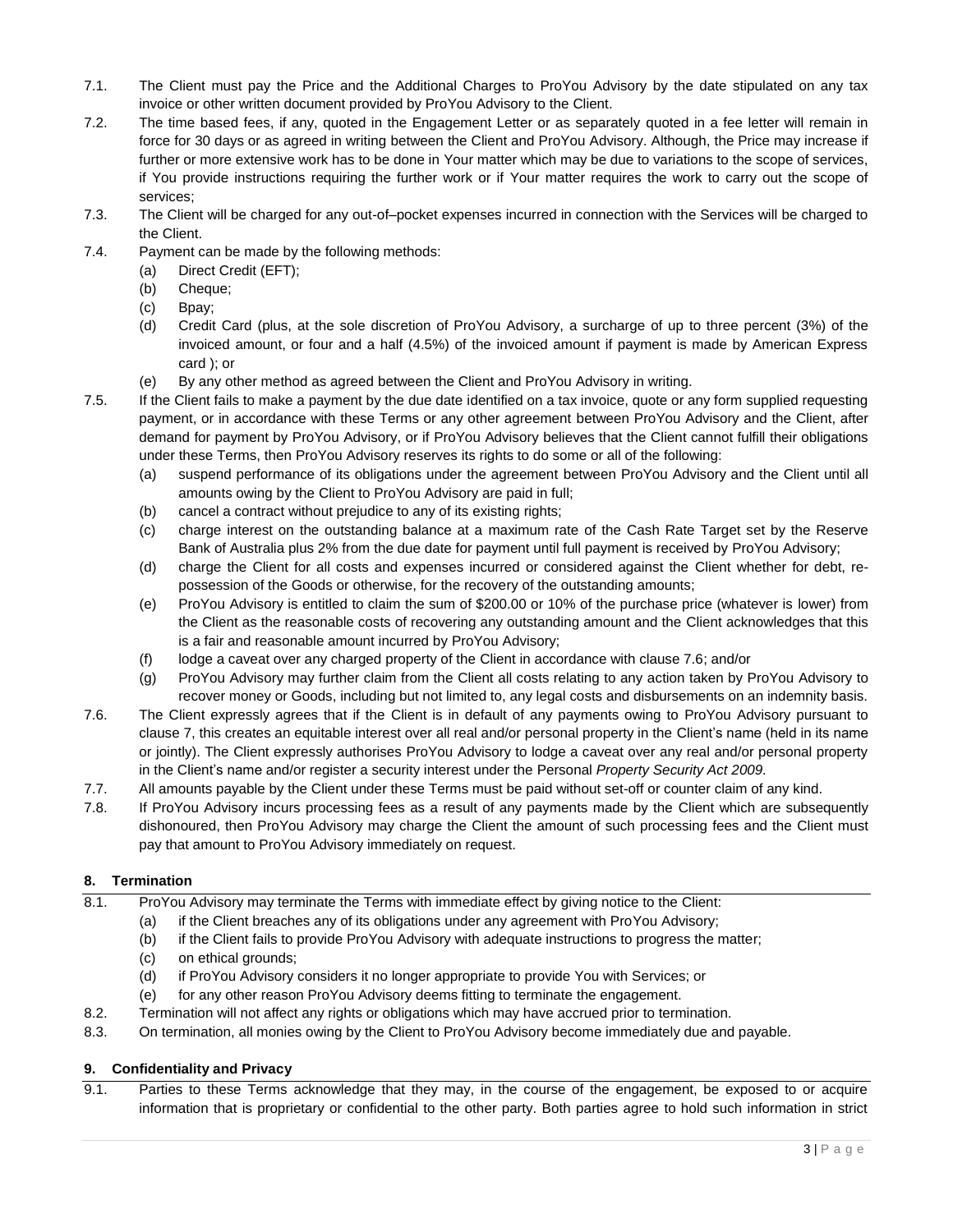confidence, and not to divulge such information except as may be required by law or judicial process, by any persons or bodies responsible for regulating that party's business (including any regulatory or accounting profession supervisory authorities in Australia or elsewhere), as required by a party's internal policies or as the party reasonably determines is necessary to protect its own legitimate interests.

- 9.2. ProYou Advisory is committed to maintaining the privacy and confidentiality of personal information (as defined in section 6(1) of the *Privacy Act 1988* (Cth). We will adhere to the Australian Privacy Principles 2014 ("APP") established under the Act when collecting, using, disclosing, securing and providing access to personal information. Our Privacy Policy is available on our website.
- 9.3. The Client consents to providing personal information to ProYou Advisory.

## **10. Liability and Indemnity**

- 10.1. To the full extent permitted by law, the Client will indemnify ProYou Advisory and keep ProYou Advisory indemnified from and against any liability and any loss or damage ProYou Advisory may sustain, as a result of any breach, act or omission, arising directly or indirectly from or in connection with any breach of any of these Terms by the Client or its agents, invitees to use, third parties or representatives.
- 10.2. Subject to this clause, and to the maximum extent permitted by all applicable Law, ProYou Advisory is not liable to the Client or to any third party for any loss, damage, liability, expense, injury or death sustained or incurred by the Client or any other party, including without limitation any loss of profits, or economic, special, indirect or consequential loss or damage, whether resulting directly or indirectly out of any negligence of ProYou Advisory, the supply, performance or use of any Services or out of any breach of ProYou Advisory under any contract incorporating these Terms, even if notified of the possibility of that potential loss or damage.
- 10.3. In any event, the parties agree that the liability of ProYou Advisory to the Client will not exceed the Price of the Services.

#### **11. Force Majeure**

- 11.1. The obligations of ProYou Advisory will be suspended during the time and to the extent that ProYou Advisory and/or its related body corporates is/are prevented from or delayed in complying with those obligations as a result of the Force Majeure Event.
- 11.2. The Client acknowledges and agrees that ProYou Advisory is not liable for any delay, costs, loss or damage as a result of a Force Majeure Event and these Terms can be used as a bar to proceedings.

#### **12. Intellectual Property**

- 12.1. The Client acknowledges and agrees that each Intellectual Property Right is owned or entitled to be owned by ProYou Advisory and/or its related body corporates.
- 12.2. The Client's supply of the Services does not confer on the Client any licence or assignment of any patent, design, trademark, or any other Intellectual Property Rights that exist in the Services.
- 12.3. The Client must:
	- (a) only use the Intellectual Property Rights in accordance with the reasonable written directions of ProYou Advisory;
	- (b) not license any of the Intellectual Property Rights to or allow the use of any of the Intellectual Property Rights by any other person in any circumstances;
	- (c) immediately notify ProYou Advisory of, and comply with ProYou Advisory's directions in relation to, any issue, claim, demand, threat, notice of proceedings, or cause of action (whether contingent, accrued or otherwise) against or involving the Client relating to any Intellectual Property Rights; and
	- (d) do all other acts and things that may be reasonably required by ProYou Advisory to ensure the protection of the Intellectual Property Rights.

#### **13. General Provisions**

- 13.1. These Terms are governed by and construed in accordance with the laws of New South Wales.
- 13.2. Each party to these Terms irrevocably submits to the non-exclusive jurisdiction of the courts of New South Wales.
- 13.3. ProYou Advisory may suspend the Client from requesting Goods and/or Services at its sole discretion, without liability to the Client, if the Client breaches these Terms or if ProYou Advisory reasonably suspects that these Terms has been breached, or if suspension is required for technical reasons.
- 13.4. ProYou Advisory may license, sub-contract or assign all or any part of its rights and obligations without the Client's consent and in so doing ProYou Advisory is fully discharged from its obligations to the Client.